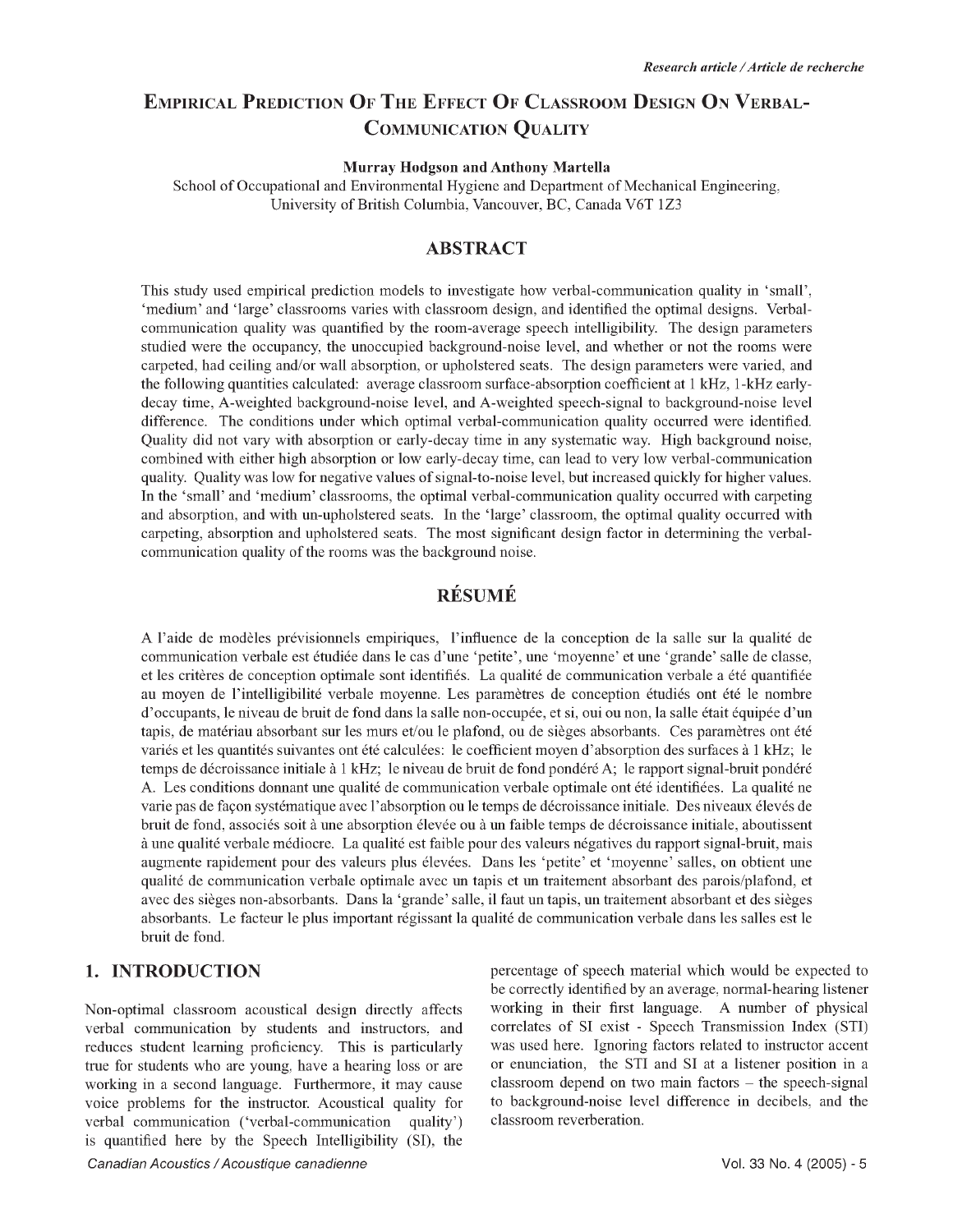The speech level depends on the instructor voice level and on the classroom acoustical design  $-$  in particular, how the speech level decreases with distance from the instructor to the listener. The background-noise level comprises noise from the ventilation system, in-class equipment (such as projectors), in-class student-activity noise, and noise originating outside the classroom. In this study, noise from in-class equipment, and from outside the classroom was assumed negligible. Reverberation depends mainly on classroom size and on the amount of sound absorption including that contributed by the classroom occupants. It is generally considered that, for excellent speech conditions, reverberation in the furnished, occupied classroom should be in the range 0.4 to 0.6 s, increasing with classroom volume, and that the speech-to-noise level difference should exceed a value of at least 15 dB. Given typical instructor speech levels, it is considered that classroom backgroundnoise levels should not exceed about 35 dBA [1, 2].

The objective of the present research was to study, using previously developed empirical prediction models [3, 4, 5], the relationship between verbal-communication quality and classroom design, and thus to identify the optimal designs. This was done by predicting the variations of measures related to classroom verbal-communication quality with relevant classroom design parameters. Speech intelligibility is the main measure of interest in this study, because it quantifies verbal-communication quality.

Three sizes of classroom - referred to as 'small', 'medium' and 'large' - with capacities of 25, 100 and 400 students, were selected, with characteristics typical of university lecture rooms [5]. The 'small' classroom was 7.4 m by 7.6 m by 3.0 m high, the 'medium' classroom 10.7 m by 10.4 m by 3.5 m high, and the 'large' classroom was 24.1 m by 21.5 m by 5.7 m high. In each classroom, the source was at some distance from the front wall, denoted as the front-wall distance *(fwdist*) [5]. Nine symmetrically located receiver positions, with coordinates determined from the classroom dimensions, were selected, as defined in Figure 1. Roomaverage results were then calculated.

All of the classrooms were studied under the conditions of half occupancy and full occupancy. For each occupancy condition, the following design parameters were systematically changed, one at a time: A-weighted unoccupied background-noise level  $(BNA<sub>n</sub>)$ ; carpet factor *(carpet);* wall/ceiling-absorption factor *(absorb);* and upholstered-seat factor *(upseat).* The *carpet, absorb* and *upseat* factors took values of either 0 or 1, corresponding to no or complete floor carpeting, wall/ceiling absorption and upholstered-seating, respectively. The three levels of background noise used were 30 dBA ('low' noise level), 40 dBA ('medium' noise level) and 50 dBA ('high' noise level).



*Figure 1. Diagram of a generic classroom, showing the generic source and received positions, with coordinates.*

From the input data, a number of acoustical parameters that indicate verbal-communication quality were calculated. The main acoustical parameters of interest were the average unoccupied 1-kHz surface-absorption coefficient  $(\alpha I)$ , the 1-kHz occupied early-decay time  $(EDTI_0)$ , the A-weighted occupied speech-to-noise level difference  $(SNA_0)$  and the Aweighted occupied background-noise levels  $(BNA<sub>o</sub>)$ . Based on these and other acoustical parameters, and the sourcereceiver distances, the classroom-averaged occupied speech intelligibility  $(SI_0)$  was calculated. From this, a qualitative verbal-communication-quality descriptor was assigned, as follows:  $SI \ge 98 \%$  = 'Excellent' (E);  $SI_0 \ge 96 \%$  = 'Very Good' (VG);  $SI_0 \ge 93 \% = 'Good'$  (G);  $SI_0 \ge 88 \% = 'Fair'$ (F); *SIo >* 80 % = 'Poor' (P); *SIo <* 80 % = 'Bad' (B). Note that the assignment of these descriptors is conjectural and has not been validated experimentally.

#### **2. STI / SI PREDICTION**

Speech intelligibility *SI* was calculated from *STI* using a regression equation fitted to pairs of corresponding *STI* and 'short-sentence' *SI* values from Barnett and Knight [6]:

$$
SI = -270.9 \, STI^4 + 817.4 \, STI^3 - 923.3 \, STI^2
$$
  
+ 476.8 \, STI - 0.009. (1)

*STI* was calculated from the A-weighted speech-to-noise level difference (*SNA*) and the 1-kHz early-decay time *(EDT1)* using the procedure described by Steeneken and Houtgast [7]. At any position r, *SNA* can be determined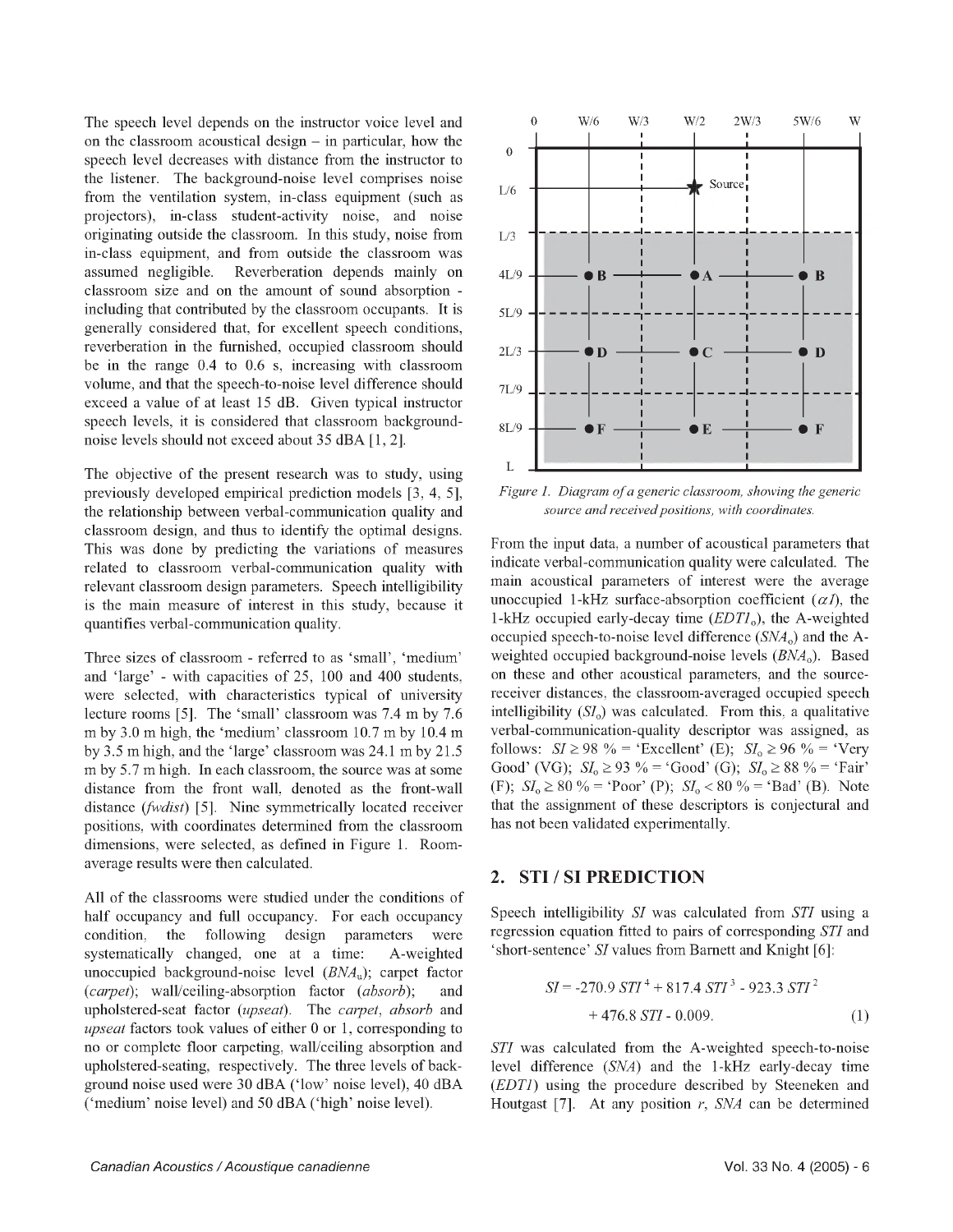from values of the A-weighted speech level *(SLA(r))* and the background-noise level *(BGNA):*

$$
SNA = SLA(r) - BGNA.
$$
 (2)

As discussed in detail in [5], an important question is how to estimate realistic speech levels. Various options were considered and the following optimal one chosen. It predicts speech levels which both vary in a realistic way with source/receiver distance in individual classrooms, and which are derived from vocal output powers which vary with the prevailing acoustical conditions. Two empirical models were combined, as follows:

- first, instructor output-power levels *LWAemp* were predicted using [4]:

$$
LWA_{\text{emp}} = 54.8 + 0.5 \text{ S}AMA + 0.016 \text{ V} - 9.6 \log (A_0), \text{ (3)}
$$

in which *V* is the classroom volume in  $m^3$ ,  $A_0$  is the total classroom absorption in  $m^2$ , and *SANA* is the total Aweighted student-activity-noise level in dBA, calculated from [4];

$$
SANA = 83.0 + 10.0 \log(n) - 34.4 A_0 + 0.081 A_0, \quad (4)
$$

where *n* is the number of seats;

- second, *SLAu* intercepts, *Iu* in dBA, and slopes, *su* in dBA/dd (dd=distance doubling) were predicted using [3]:

$$
I_{\rm u} = 65.79 - 0.0105 \, L + 1.5198 \, \text{fwdist}
$$
\n
$$
- 1.4061 \, \text{absorb} - 4.3186 \, \text{upseat}; \tag{5a}
$$

$$
s_{\rm u} = -1.208 - 0.0877 L + 1.1401 \ \text{basic}, \tag{5b}
$$

in which *L* and *W* are the classroom length and width, respectively, in m, and *fwdist* is the distance of the speech source from the nearest classroom surface (usually the front wall), in m. *absorb* indicates the amount of ceiling and/or wall absorption, and is equal to 1 with a fullcoverage ceiling absorption. *upseat* is zero if the seats are non-absorptive, and 1 if they are padded and, therefore, sound-absorptive. *basic* is 1 if the classroom contains no sound-absorbing features, and 0 otherwise. These models were developed assuming vocal output levels corresponding to an average person speaking at between a normal and a raised voice. The output-power level *LWAnr* corresponding to these levels can be easily estimated. Of course, if the output-power level changes, the intercept *(SLA* at 1 m), but not the slope, changes by the same amount;

- thus, for a given classroom, predicted intercepts were adjusted by an amount equal to the difference between the power levels predicted by Eq. (3) and that corresponding

to levels used to predict the intercept by Eq. (5a):

$$
I_{\mathrm{u}}^{\prime} = I_{\mathrm{u}} - (LWA_{\mathrm{nr}} - LWA_{\mathrm{emp}}); \tag{6}
$$

- speech levels, *SLA*u(*r*) in dBA, at any source/receiver distance, *r* in m, were calculated from the resulting adjusted intercept  $I_u$  and the slope  $s_u$  predicted by Eq. (5b), as follows:

$$
SLAu(r) = Iu + su log(r).
$$
 (7)

Unoccupied  $SLA<sub>u</sub>$ 's were then corrected to the occupied condition  $(SLA<sub>o</sub>)$  on the assumption of 70% classroom occupancy, typical of UBC classrooms, using diffuse-field theory:

$$
SLA_o(r) = SLA_u(r) + 10 \log \left( \frac{1}{4\pi r^2} + \frac{4}{A_u} \right),
$$
 (8)

in which  $A_0 = A_u + 0.7nA_p$  is the occupied-classroom absorption, in  $m^2$ , and  $A_p=0.81$  m<sup>2</sup> [8].

As for  $EDTI<sub>u</sub>$ , values were predicted using diffuse-field reverberation theory and the total 1-kHz surface absorption coefficient  $\alpha l_{\text{tot}}$ , as follows [4]:

$$
EDT_{\rm u} = 0.16 \ V / (\alpha I_{\rm tot} S + 4mV), \tag{9a}
$$

with  $\alpha l_{\text{tot}} = \alpha l_{\text{basic}} + \alpha l_{\text{carpet}} \text{carpet} + \alpha l_{\text{absorb}} \text{absorb}$ 

$$
+ \alpha l_{\text{upseat}} \text{upseat.} \tag{9b}
$$

The resulting values were corrected to the occupied condition  $(EDTI_0)$  on the assumption of 70% occupancy:

$$
EDT1_o = \frac{0.16V}{\left(\frac{0.16V}{EDT1_u}\right) + 0.7nA_p} \tag{10}
$$

This empirical model can be criticized for using the *EDT* to describe reverberation, instead of measures such as *TI* and *C50* that more accurately account for details of the reverberation, and in not using frequency-varying values. However, it has been shown to give very similar predictions to those by more accurate models [9].

#### **3. VARIATION OF VERBAL-COMMUNICATION QUALITY WITH DESIGN PARAMETERS**

Let us consider how verbal-communication quality varies with the design parameters. As an example, Table 1 shows the variation of room-average speech intelligibility (*SI*) and quality with the four classroom design parameters, for the 'medium' classroom with half occupancy - the data is presented in order of decreasing quality.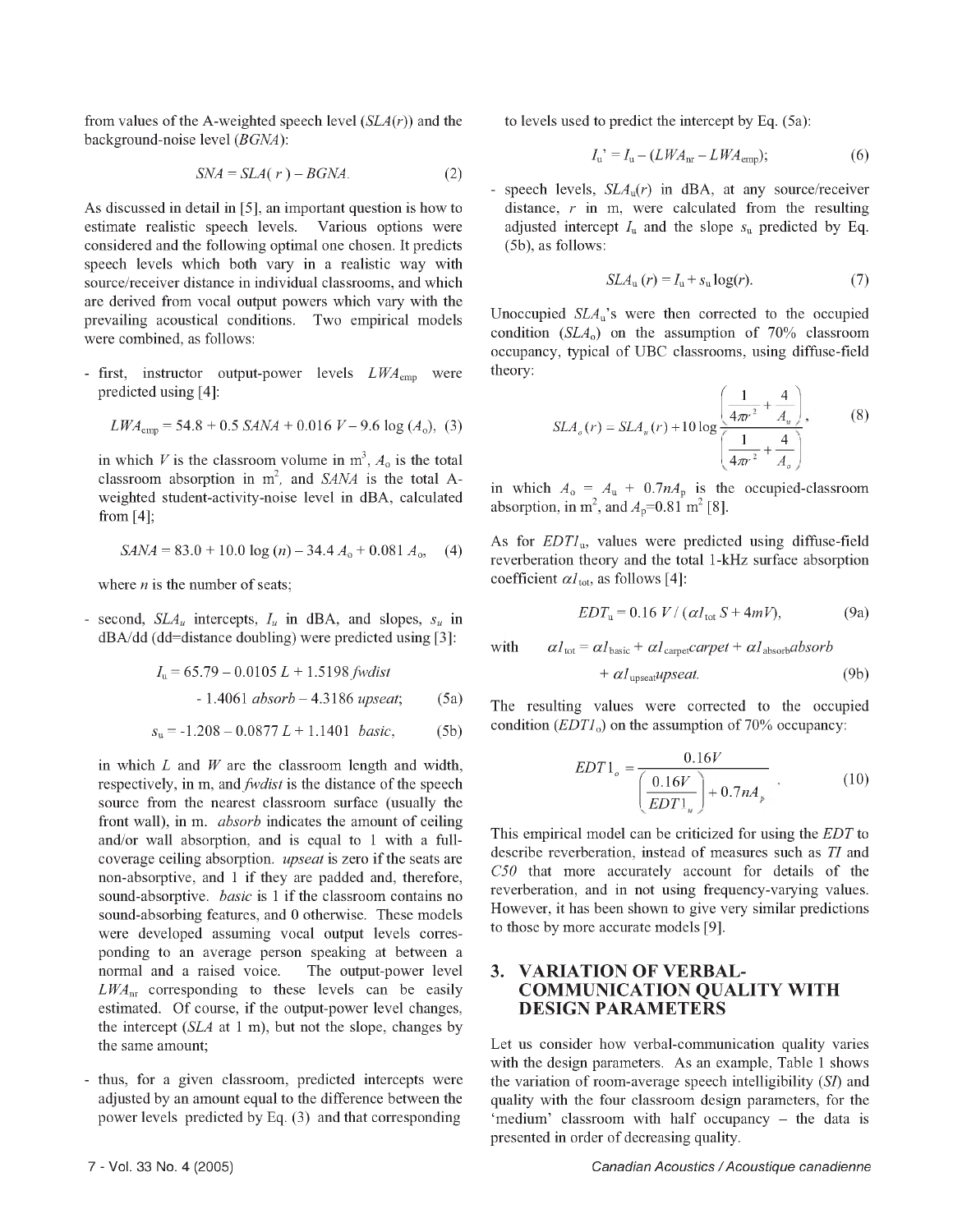| 'MEDIUM' CLASSROOM, HALF OCCUPANCY |                  |                |                |                       |  |
|------------------------------------|------------------|----------------|----------------|-----------------------|--|
| <b>BNA</b><br>(dBA)                | carpet           | absorb         | upseat         | $SI$ (%) /<br>Quality |  |
| 30                                 | $\mathbf{1}$     | $\overline{1}$ | $\overline{0}$ | 97.0 / VG             |  |
| 30                                 | $\boldsymbol{0}$ | $\mathbf{1}$   | $\overline{0}$ | 96.7 / VG             |  |
| 30                                 | $\mathbf{1}$     | $\overline{1}$ | $\mathbf{1}$   | 96.4 / VG             |  |
| 30                                 | $\boldsymbol{0}$ | $\overline{1}$ | $\mathbf{1}$   | $96.3$ /VG            |  |
| 30                                 | $\mathbf{1}$     | $\overline{0}$ | $\overline{1}$ | 96.3 / VG             |  |
| 30                                 | $\overline{1}$   | $\overline{0}$ | $\overline{0}$ | 96.2 / VG             |  |
| 30                                 | $\boldsymbol{0}$ | $\overline{0}$ | $\mathbf{1}$   | 96.1 / VG             |  |
| 30                                 | $\overline{0}$   | $\overline{0}$ | $\overline{0}$ | 95.7/G                |  |
| 40                                 | $\overline{0}$   | $\overline{0}$ | $\overline{0}$ | 95.1 / G              |  |
| 40                                 | $\mathbf{1}$     | $\overline{0}$ | $\overline{0}$ | 94.9 / G              |  |
| 40                                 | $\overline{0}$   | $\overline{1}$ | $\overline{0}$ | 94.5 / G              |  |
| 40                                 | $\mathbf{1}$     | $\overline{1}$ | $\overline{0}$ | 94.5 / G              |  |
| 40                                 | $\overline{0}$   | $\overline{0}$ | $\overline{1}$ | 93.2 / G              |  |
| 40                                 | $\mathbf{1}$     | $\overline{0}$ | $\mathbf{1}$   | 92.9 / F              |  |
| 50                                 | $\overline{0}$   | $\overline{0}$ | $\overline{0}$ | 91.9 / F              |  |
| 40                                 | $\theta$         | $\mathbf{1}$   | $\mathbf{1}$   | 90.9 / F              |  |
| 40                                 | $\mathbf{1}$     | $\overline{1}$ | $\overline{1}$ | 90.4 / F              |  |
| 50                                 | $\mathbf{1}$     | $\overline{0}$ | $\overline{0}$ | 87.4/P                |  |
| 50                                 | $\overline{0}$   | $\mathbf{1}$   | $\overline{0}$ | 81.1/P                |  |
| 50                                 | $\mathbf{1}$     | $\mathbf{1}$   | $\overline{0}$ | 78.9/B                |  |
| 50                                 | $\overline{0}$   | $\overline{0}$ | $\overline{1}$ | 71.9/B                |  |
| 50                                 | $\mathbf{1}$     | $\overline{0}$ | $\mathbf{1}$   | 67.4 / B              |  |
| 50                                 | $\boldsymbol{0}$ | $\mathbf{1}$   | $\mathbf{1}$   | 50.5 / B              |  |
| 50                                 | $\overline{1}$   | $\overline{1}$ | $\overline{1}$ | 46.3 / B              |  |

*Table 1. Predicted room-average SI and verbal-communication qualities for various design parameters in the 'medium' classroom* with half occupancy, presented in order of decreasing quality.

Results were similar at all positions in a given classroom, and for both occupancies. Verbal-communication quality generally decreased with increasing background noise. It generally decreased with increased occupancy, but the effect was small. Quality varied in a complex way with the absorptive features present. The optimal and worst-case verbal-communication qualities are highlighted in Table 1. The worst cases are predicted for a background noise of 50 dBA, and values of 1 for *carpet, absorb* and *upseat (i.e.* full-coverage carpeted floor, wall or ceiling absorption and upholstered seats  $-$  the maximum absorption). The optimal cases occur at a background noise of 30 dBA, with *carpet* and *absorb* equal to 1, but with *upseat* = 0 *(i.e.* nonupholstered seats). Strictly speaking, the worst case for both the 'small' and 'medium' rooms occurred at half occupancy. However, the verbal-communication qualities of both rooms in the optimal and worst cases fall into the ranges of 'Very Good' and 'Bad', respectively, for both occupancies.

The results were somewhat different for the 'large' classroom. The worst verbal-communication quality occurred with a background noise of 50 dBA, as in the other rooms, but with *carpet* = 0 *(i.e.* a non-carpeted floor) and 1 for *absorb* and *upseat.* The optimal verbal-communication quality occurred with a background noise of 30 dBA, as in the other cases, but with values of 1 for the absorption factors. In other words, more absorption was needed to achieve optimal quality than was the case in the smaller rooms. Again, *SI* and quality decreased with increased occupancy for the 'large' classroom, but corresponded to 'Good' verbal-communication quality for the optimal case, and to 'Bad' quality for the worst case, regardless of occupancy. The 'large' classroom had far less of an overall variation of speech intelligibility than the other two rooms, the best-case quality being lower and the worst-case quality being higher than in the 'small' and 'medium' rooms. The reason for such a contrast between the 'large' and the 'small' and 'medium' rooms is likely the fact that the former has a much greater volume than the others (2932.1  $m<sup>3</sup>$  compared to 165.8  $m<sup>3</sup>$  for the 'small' classroom and  $389.0 \text{ m}^3$  for the 'medium' classroom). There is more of a volume difference between the 'large' classroom and either of the other two rooms than there is between the 'small' and 'medium' rooms.

In general, the background noise is the predominant design factor affecting verbal-communication quality in all rooms. It is interesting to note that, in all cases, at the highest level of background noise, the best verbal-communication quality occurs when there is no carpet, surface absorption or upholstered seats. It is also interesting to note that a change from non-upholstered seats to upholstered seats can significantly decrease the speech intelligibility when carpet and wall/ceiling absorption are present in a classroom with 'high' background noise.

#### **4. ROOM-ACOUSTICAL PARAMETERS AND OPTIMAL VERBAL-COMMUNICATION QUALITY**

Let us discuss in more detail the optimal verbalcommunication qualities found for each classroom/ occupancy combination, and for what acoustical parameters they are attained. Table 2 shows the optimal verbalcommunication quality predicted for each classroom/ occupancy combination, along with the corresponding design parameters and the predicted values of  $\alpha$ *l, EDT1*<sub>o</sub>. *SNA*<sub>o</sub> and *BNA*<sub>o</sub>. As can be seen from Table 2, the optimal verbal-communication quality ('Very Good') occurs at a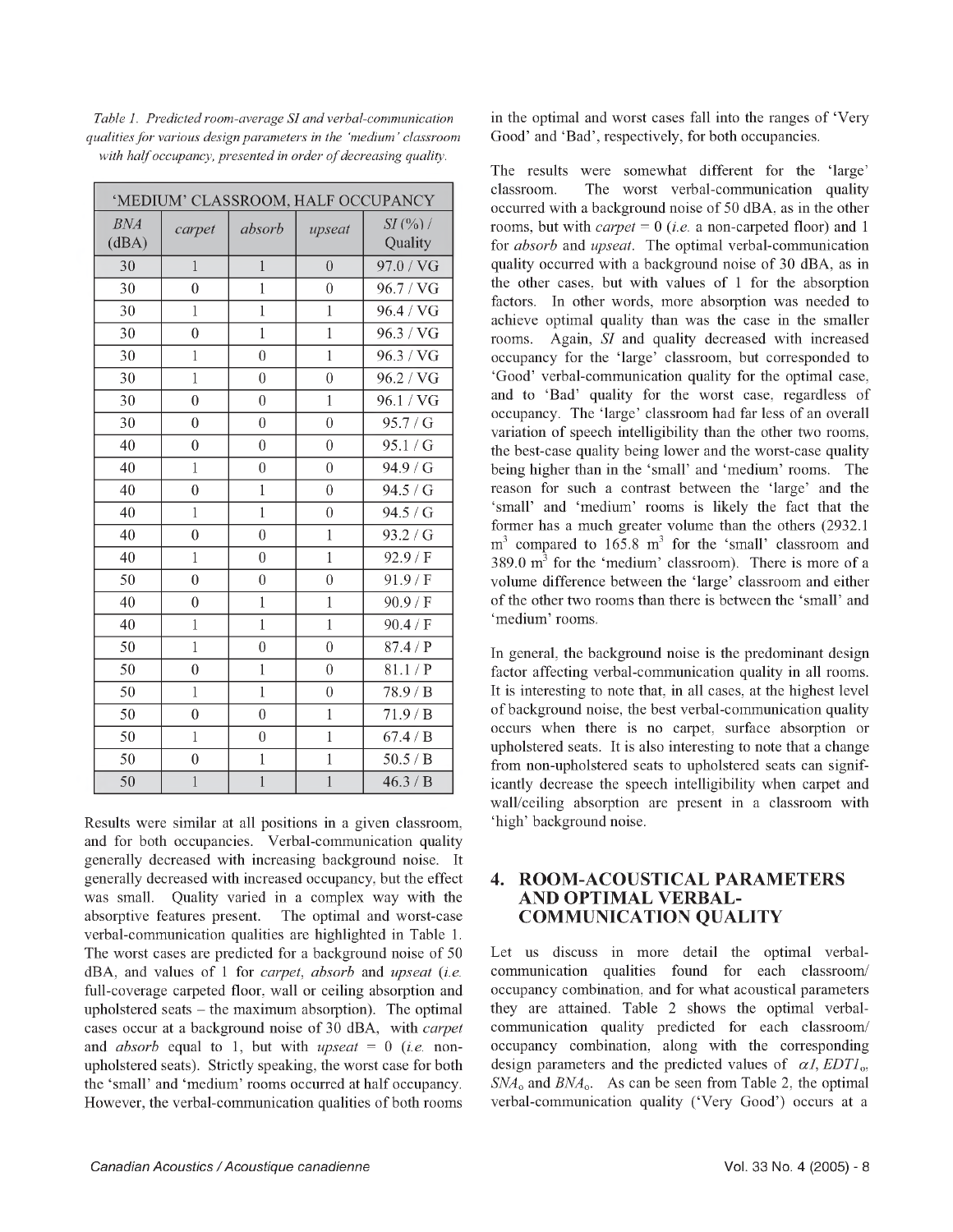| Classroom size,<br>occupancy | $BNA_{\text{u}}$<br>(dBA) | carpet | absorb | upseat   | $\alpha$ <sub>1</sub> | EDTI <sub>0</sub><br>(s) | $BNA_{\alpha}$<br>(dBA) | $S\!M_{\rm o}$<br>(dBA) | SI(%)<br>Quality |
|------------------------------|---------------------------|--------|--------|----------|-----------------------|--------------------------|-------------------------|-------------------------|------------------|
| 'small', $0.5$               | 30                        |        |        | $\theta$ | 0.23                  | 0.42                     | 29.2                    | 16.3                    | 97.3 VG          |
| 'small', 1                   | 30                        |        |        | $\theta$ | 0.23                  | 0.36                     | 28.6                    | 16.5                    | 97.2 VG          |
| 'medium', 0.5                | 30                        |        |        | $\theta$ | 0.23                  | 0.45                     | 28.5                    | 15.3                    | 97.0 VG          |
| 'medium', 1                  | 30                        |        |        | $\Omega$ | 0.23                  | 0.35                     | 27.4                    | 15.6                    | 96.9 VG          |
| ' $large$ ', 0.5             | 30                        |        |        |          | 0.34                  | 0.64                     | 29.5                    | 13.7                    | 95.8 G           |
| 'large', 1                   | 30                        |        |        |          | 0.34                  | 0.57                     | 29.0                    | 14.5                    | 95.7 G           |

*Table 2. Optimal verbal-communication quality for each classroom/occupancy combination* with predicted  $\alpha$ 1,  $EDTI_o$ ,  $SNA_o$  and  $BNA_o$ , and corresponding design parameters.

value of  $\alpha l = 0.23$  in the case of the 'small' and 'medium' class-rooms, regardless of occupancy. However, the optimal verbal-communication quality in the 'large' classroom ('Good', though at the top of the range) occurs at the slightly higher value of  $\alpha l = 0.34$  for both occupancies.

Regarding *EDT,* the optimal verbal-communication quality occurs at a value of 0.42 to 0.45 s for the half-occupied 'small' and 'medium' rooms. The value is reduced to 0.35 to 0.36 s for these cases when the rooms are fully occupied. However, the optimal verbal-communication quality in the 'large' classroom occurs at a much higher value of 0.64 s when half occupied and 0.57 s when fully occupied. Classroom occupancy makes little difference to the range of optimal verbal-communication qualities attainable in any of the rooms. These results are fully consistent with current recommendations that reverberation times should increase from 0.4 to 0.6 seconds with classroom volume.

Referring again to Table 2, it can be seen that the optimal verbal-communication quality occurs in each classroom at slightly higher values of  $BNA<sub>o</sub>$  when half occupied than when fully occupied. However, the values of  $BNA<sub>o</sub>$  for the optimal cases of all classroom/occupancy combinations are within approximately 2 dBA of each other (27.4 to 29.5 dBA). This implies that the classroom size and occupancy are not major factors in determining the required *BNAo.*

Although there is a single value of  $BNA<sub>o</sub>$  corresponding to the optimal speech intelligibility attainable in each case, there is a range of values for which the optimal verbalcommunication quality can be attained. Table 3 shows the range of  $BNA<sub>o</sub>$  for which the optimal verbal-communication quality can be attained in each case. The results are also consistent with the belief that background noise should be less than 35 dBA.

Regarding speech-to-noise level difference, the optimal verbal-communication quality occurs in each classroom at slightly lower values of  $SNA<sub>o</sub>$  when half occupied than when fully occupied (15.3 and 15.6 dBA for the 'medium' classroom when half and fully occupied, respectively). The optimal values of *SNAo* get progressively lower as the room size is increased. Note that the optimal values are consistent with the recommendation that signal-to-noise levels should be at least 15 dBA to ensure high quality.

Although there is a single value of *SNAo* corresponding to the optimal speech intelligibility attainable in each case, there is a range of values for which the optimal verbalcommunication quality is attained. Table 3 shows these ranges of *SNAo.*

| Classroom size,<br>occupancy | Best verbal-<br>communicatio | Optimal $BNAo$<br>range (dBA) | Optimal SNA <sub>o</sub><br>range (dBA) |
|------------------------------|------------------------------|-------------------------------|-----------------------------------------|
| 'small', 0.5                 | Very Good                    | < 40                          | 5-25                                    |
| 'small', 1                   | Very Good                    | $<$ 30                        | $5 - 25$                                |
| 'medium', 0.5                | Very Good                    | < 30                          | 10-20                                   |
| 'medium', 1                  | Very Good                    | $<$ 30                        | $10 - 20$                               |
| ' $large$ ', 0.5             | Good                         | < 40                          | $7.5 - 20$                              |
| 'large', 1                   | Good                         | $\leq 40$                     | $7.5 - 20$                              |

*Table 3. Ranges of SNA<sub>o</sub> and BNA<sub>o</sub> for which optimal verbal-communication quality is attainable, for the six classroom cases studied.*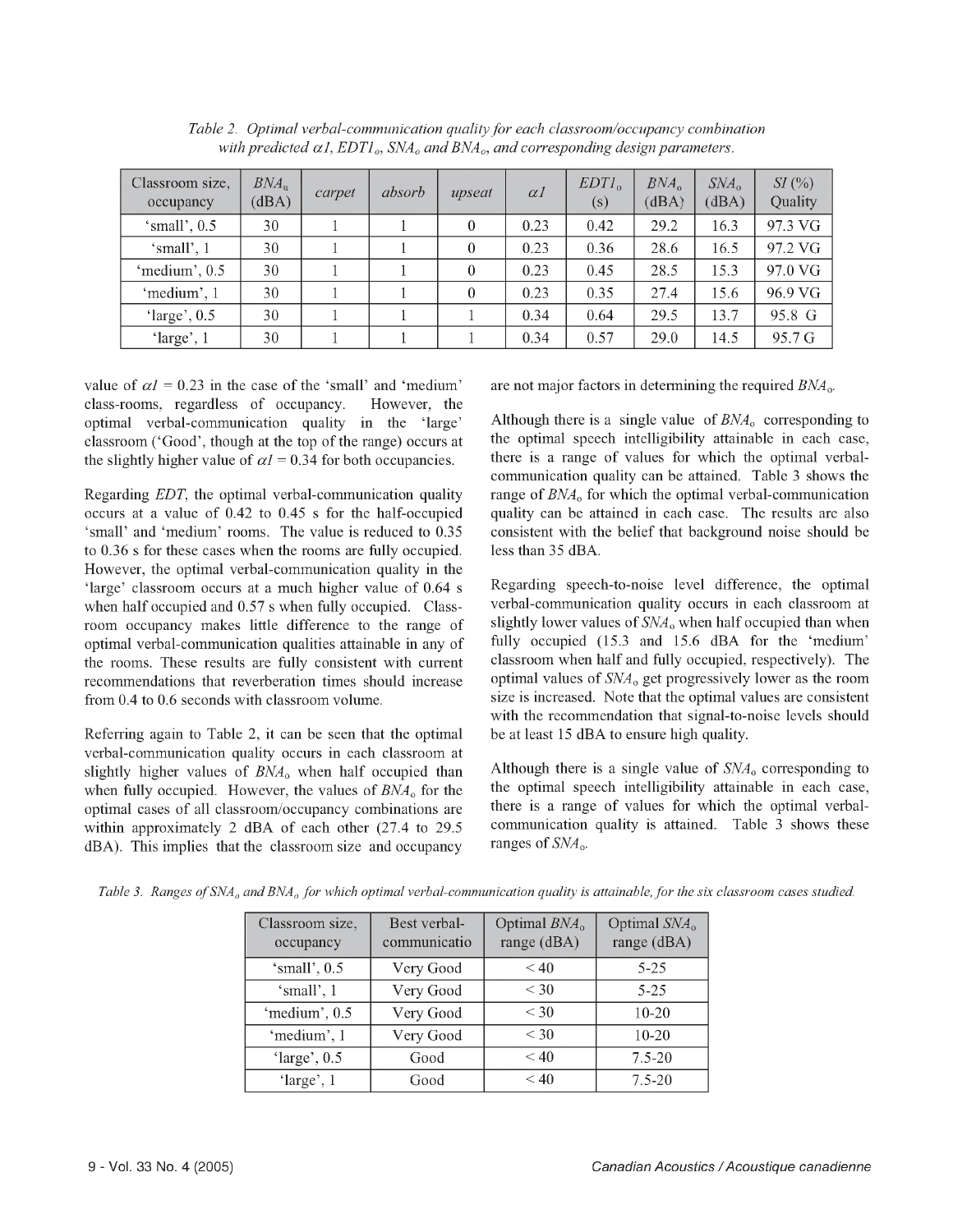#### **5. RELATIONSHIPS BETWEEN VERBAL-COMMUNICATION QUALITY AND ROOM-ACOUSTICAL PARAMETERS**

Let us now look at the variation of speech intelligibility with each of the four predicted room-acoustical parameters *a1, EDT1* o, *BNAo* and *SNAo* in each of the three rooms to see if there are interesting correlations. This was done for all three classrooms at half and full occupancies.

#### **5.1 Classroom Absorption**

In the six classroom-size and occupancy cases,  $\alpha$ *l* varied from 0.05 to 0.35. Figure 2 shows the variation of classroom-average *SI* with  $\alpha$ *I* for the case of the 'medium' classroom at half occupancy. The ranges of the various verbal-communication-quality categories are also indicated. As can be seen in the figure, a wide range of values of  $\alpha l$  is associated with 'Very Good' verbal-communication quality - the best attainable in the 'medium' classroom. However, these same values of *a1* are also associated with lower verbal-communication qualities. Most of the values of *SI* are between 90 and 100 %, but there is a slight divergence at higher values of  $\alpha$ *l*, for which the value of *SI* can be much lower. This occurs at high values of  $\alpha l$ , with 'high' background noise. Therefore, it is expected that the worst verbal-communication quality for any of the given classrooms occurs with the highest value of  $\alpha$ *l* combined with the highest value of the unoccupied background noise (*i.e.*  $SI < 50$  % for  $\alpha I > 0.3$  and  $BNA<sub>u</sub> = 50$  dBA for the case of the 'medium' classroom at half occupancy). The results are quite similar in the other rooms. That a range of verbalcommunication qualities is observed for a given value of  $\alpha$ *l* shows that there is not a predictable relationship between the two. Given this, and the fact that all six cases of classroom type and occupancy showed results similar to those in Figure 2, it can be concluded that the average surface-absorption coefficient alone does not determine the verbal-communication quality of the rooms.



*Figure 2. Variation of room-average SI with*  $\alpha$ *1 for the 'medium' classroom with half occupancy.*

#### **5.2 Early-Decay Time**

Regarding early-decay time, in the six cases, the values of *EDT1o* increased with increasing classroom size and decreased with occupancy. Values varied from 0.36 to 0.85 s. Figure 3 shows the variation of *SI* with *EDTI*<sub>o</sub> for the case of the 'medium' classroom at half occupancy. As can be seen in the figure, a wide range of values of *EDTI*<sub>0</sub> is associated with the optimal 'Very Good' verbalcommunication quality in the classrooms. However, these same values of *EDT1*<sub>o</sub> are also associated with lower verbalcommunication qualities. Most of the values for *SI* are between 90 and 100 %, but there is a slight divergence at lower values of *EDT1*<sub>0</sub>, where the value of *SI* can be much lower. This occurs at low values of *EDT1*<sub>0</sub> with 'high' background noise. This trend is opposite in nature to that seen in the case of classroom absorption, where the divergence is at high values of  $\alpha l$ . This makes sense, since high values of absorption imply low early-decay times. Thus, it is expected that the worst verbal-communication quality for any of the given rooms occurs at the lowest value of *EDT1o* combined with the highest value of unoccupied background noise (*i.e.*  $SI < 50$  % for  $EDTI_0 < 0.4$  s in the case of the 'medium' classroom at half occupancy). The results are quite similar for the other rooms. The fact that a range of verbal-communication qualities is observed for a given value of *EDT1o,* shows that there is no predictive relationship between the two. Given this and the fact that all six cases of classroom type and occupancy produce similar results, it can be concluded that the occupied earlydecay time alone does not determine the verbalcommunication quality of the rooms. This result contradicts common thinking that reducing reverberation increases verbal-communication quality. In fact, if reverberation is very low, due to high classroom absorption, then so too are speech levels and speech-to-noise level differences, a more significant detrimental effect.



*Figure 3. Variation of room-average SI with EDT1*<sup>o</sup> for the *'medium' classroom with half occupancy.*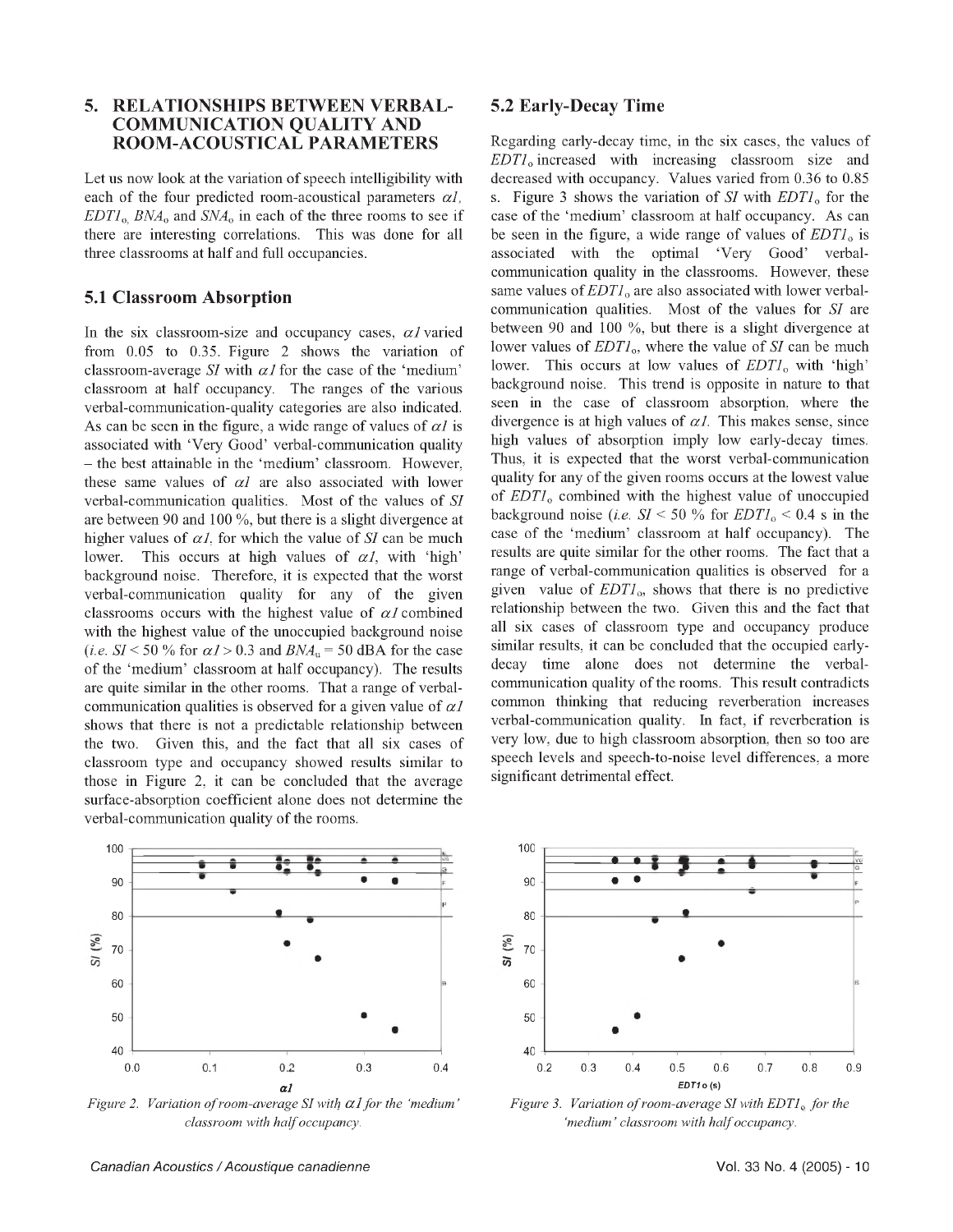

*Figure 4. Variation of room-average SI with SNA<sub>o</sub> for the 'medium' classroom with half occupancy.*

#### **5.3 Speech-to-Noise Level Difference**

With respect to the signal-to-noise level difference, Figure 4shows the variation of *SI* with *SNAo* for the case of the 'medium' classroom at half occupancy. The fourth-order trend polynomial fitted to the data is also shown. The plots for the other cases of *SI vs. SNA*o are very similar. That is, there is a fairly constant level of *SI,* between 90 and 100%, at moderate to high levels of *SNAo,* but a decrease of *SI* at lower levels of *SNAo.* In particular, *SI* decreases rapidly for negative values of *SNA*o. This decrease is very rapid for half and full occupancy in the 'small' and 'medium' classrooms, and less so for the 'large' classroom. From Figure 4, it can be seen that the speech intelligibility decreases with decreasing *SNA*o. Thus, for a given classroom, the worst case of verbal-communication quality occurs at the lowest value of *SNAo (i.e. SI* < 50 % for *SNAo* < -10 dBA for the case of the 'medium' classroom at half occupancy).



*Figure 5. Variation of room-average SI with BNA<sub>o</sub> for the 'medium' classroom with half occupancy.*

#### **5.4 Background-Noise Level**

As for background-noise level, Figure 5 shows the variation of *SI* with *BNAo* for the case of the 'medium' classroom at half occupancy. Plots of the other cases are similar. Of course, the data points are clumped around *BNA*<sub>o</sub> values of 30, 40 and 50 dBA, the values tested here. With *BNAo* near 30 and 40 dBA, most of the values of *SI* are at least 90%. However, with  $BNA_0$  near 50 dBA, there is a sharp decrease in *SI* in all six cases. This decrease is less steep with greater occupancy and/or increasing classroom size. Moreover, with increasing occupancy and/or increasing classroom size the 'clumps' of data mentioned above show more spread to lower levels of  $BNA<sub>o</sub>$ . From Figure 5, it can be seen that the speech intelligibility decreases with increasing *BNA*o. Thus, for a given classroom, the worst case of verbalcommunication quality occurs at the lowest value of *SNA*o (*i.e.*  $SI < 50$  % for  $BNA_0 > 49$  dBA for the case of the 'medium' classroom at half occupancy).

#### **6. CONCLUSION**

From this study, the following conclusions can be drawn:

- Speech intelligibility (and verbal-communication quality) in the classrooms of the study did not depend solely on either classroom absorption or early-decay time in any systematic, predictable way. It is possible to get a wide range of values of *SI* for any given value of classroom absorption or early-decay time. However, it can be concluded that 'high' unoccupied background-noise levels, combined with either high absorption or low earlydecay time, can lead to extremely low speech intelligibility;
- A common trend in the relationship between speech intelligibility and occupied background-noise level was observed. The speech intelligibility gradually decreased with increasing background noise until the highest levels of *BNA*o, at which there was a very sharp decrease in verbal-communication quality. This decrease of *SI* gets less steep with increasing classroom size. 'Bad' verbalcommunication qualities are possible in all of the cases, and these levels occur at slightly lower levels of  $BNA<sub>o</sub>$  as the classroom size is increased. 'Very Good' and 'Good' verbal-communication qualities are attainable if *BNA*o is sufficiently low, but this does not depend on occupancy;
- There was a close relationship between speech intelligibility and the speech-to-noise level difference. A fourth-order trend polynomial can be fit to the data with very high correlation. The speech intelligibility is low for negative values of the speech-to-noise level difference, but it increases sharply (more gradually for the 'large' classroom) to a fairly constant value. 'Bad' verbal-